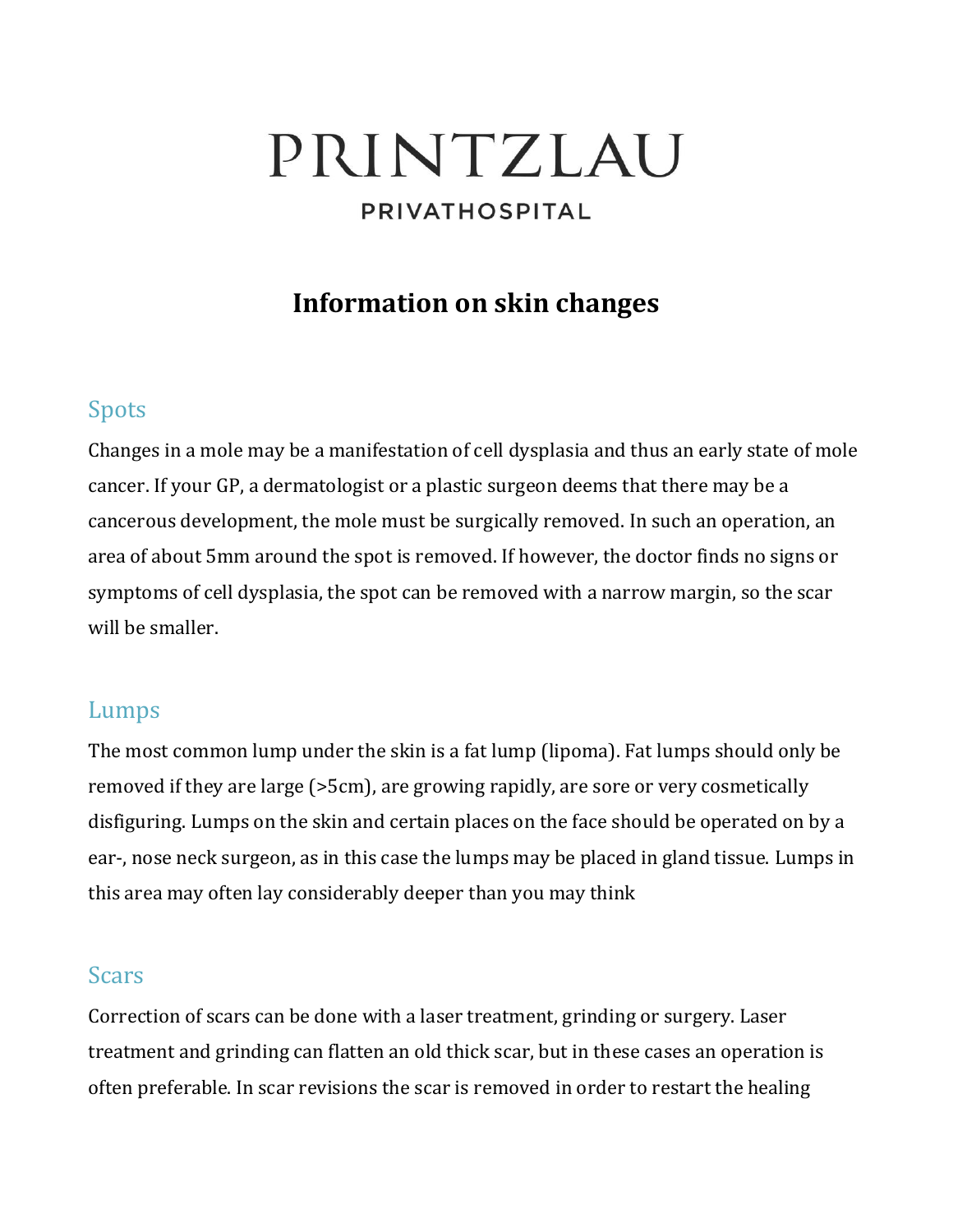process. This means that a new scar will grow. Thus, a scar revision should only be done if the existing scar is considerably disfiguring and it is likely that the new scar will be an improvement.

A special type of abnormal scarring, called 'keloid scarring', is an inherent disease. In keloids the scarring tissue extend itself over the original scar. Patients with this condition should abstain completely from cosmetic surgery.

## **Tattoos**

If you regret having a tattoo you can in some cases have it removed with laser treatment or surgery.

Laser treatment is most suited for removing dark monochromatic tattoos, however, they do often leave a shadow, where the original tattoo was. Laser treatment is not offered at Printzlau Private Hospital.

Tattoos can be removed surgically if they are relatively small and placed in certain convenient areas where the surrounding skin is flexible. In some cases, it may be necessary to have several operations in order to remove the entire area. Surgical removal leaves a scar.

# How?

The operations primary goal may be to diagnose or treat a sickness or to improve esthetics.

## **Diagnosis**

When the primary goal is to diagnose it is not always possible to obtain optimal cosmetic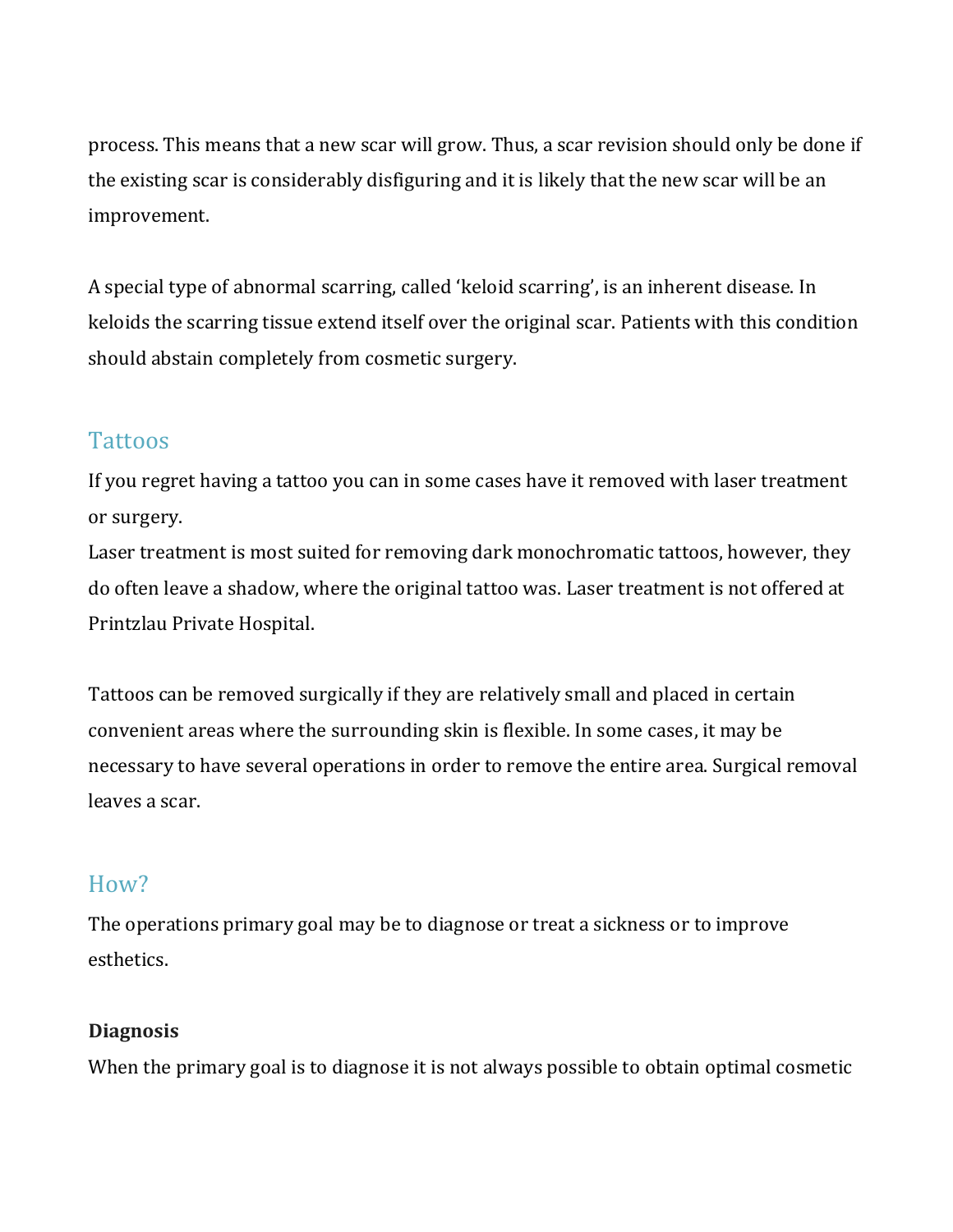appearance. If there is a suspicion of mole cancer the sole concern is to remove the cancer completely and ensure that the best possible examination under microscope is conducted. The cosmetic outcome can be improved in at a later stage.

#### **Treating sickness**

If the primary goal is to treat a sickness, it must be ensured that all of the development is removed. There may of course be taken certain precautions in respect of scars to obtain the optimal cosmetic result.

### **Cosmetic corrections**

With cosmetic corrections, the most important goal is that the new scar is minimized and placed in an optimal manner.

## Course

## **Pre-examination**

At the pre-examination the skin development is evaluated in order to decide whether a diagnose must be made, whether the change requires a certain type of treatment or if a cosmetic correction is sufficient. If the problem calls for a cosmetic correction, an evaluation of the expected result compared to the sideeffects and risks is made.

In some cases, further examinations must be made before proceeding with a treatment or operation.

Before the pre-examination you will be given a document concerning your general health, allergies, medicinal use and personal data as well as an additional document concerning informed consent to the operation and the hospital's communication with a third party.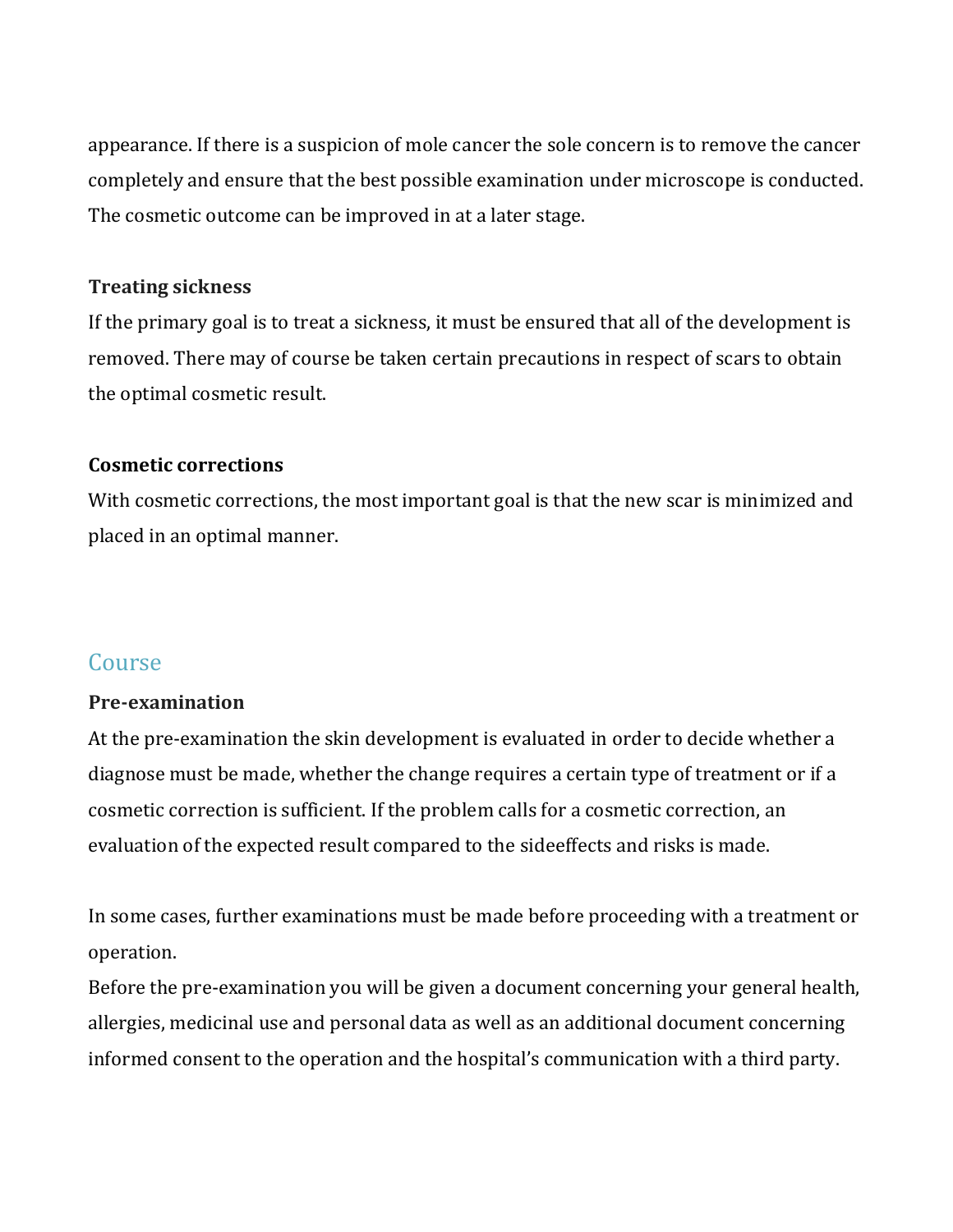You will be given written information about the operation before the pre-examination. At the pre-examination, it will be optional to have photos taken in order to document the completed treatment.

All of this data is protected by the personal data laws and our patient confidentiality.

If it is a case of a cosmetic surgical procedure, at least 48 hours must pass before you may book an operation with local anesthesia, and at least a week if booking an operation with full anesthesia. This is required by law.

You have the right to bring a companion to the pre-examination if you wish to.

## The operation

## **Outpatient procedure**

This operation is done under local anesthesia and ambulant which means that you will return to your home after a short postoperative observation.

You are to show up shortly before the operation. The scrub nurse will greet you and inform you of the planned procedure. The plastic surgeon will make the preoperative drawing and ensure your informed consent.

Typically, you must expect an entire length of stay at the clinic of about 2 hours.

## **Operation under full anesthesia**

This operation is typically done as so called "same-day surgery" (short hospitalization). If you are to have full anesthesia you must fast for 6 hours before the operation. You are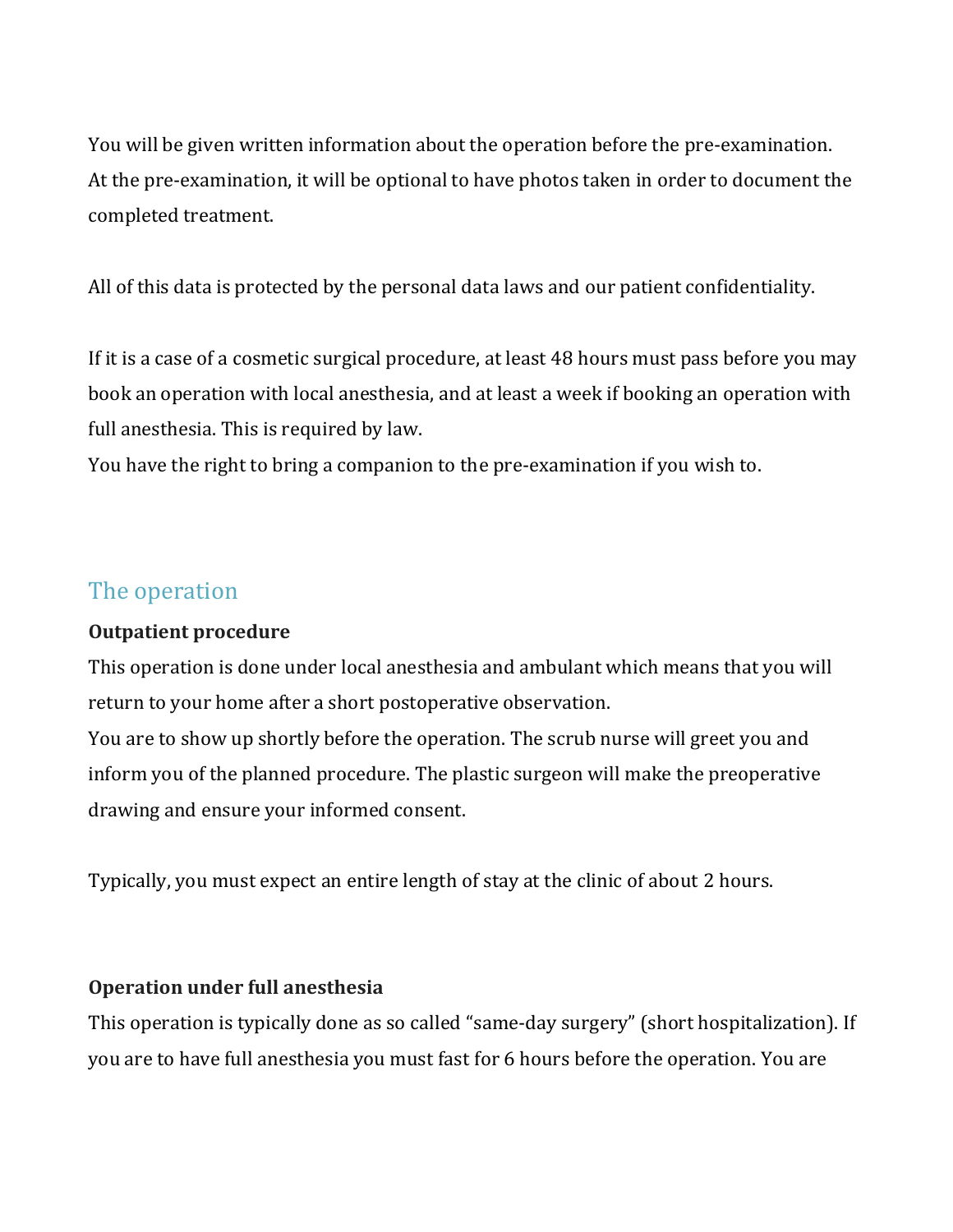allowed to drink water and other "thin fluid drinks" up until 2 hours before the operation.

The scrub nurse will greet you and get you set. Your plastic surgeon will make the preoperative drawings and ensure Your informed consent.

After the operation you are transferred to the awakening ward where you will be observed until you are fully awake and ready to leave. Most patients are able to return directly from the awakening ward, but a few patients are transferred to the hospitalization ward for further observation.

Typically, you should expect the length of stay at the hospital to be around 6 hours.

### **After the operation**

The scars are covered with a band-aid. This band-aid must stay on until thread removal. After 7-12 days, you are to return to the hospital where the threads are removed. The checkup of the results will take place about 3 months after the operation by your plastic surgeon.

# Subsequent effects

#### **Scars**

The scars will be red and lightly swollen for the first few months after an operation. After this period, they will be subside and become pale. The final visible result of the scars can be evaluated after 1 year.

## **Reduced sensitivity of the skin**

Damage may be done to the small sensory nerves in the skin close to the scar. Sensitivity typically returns after up to 3 months.